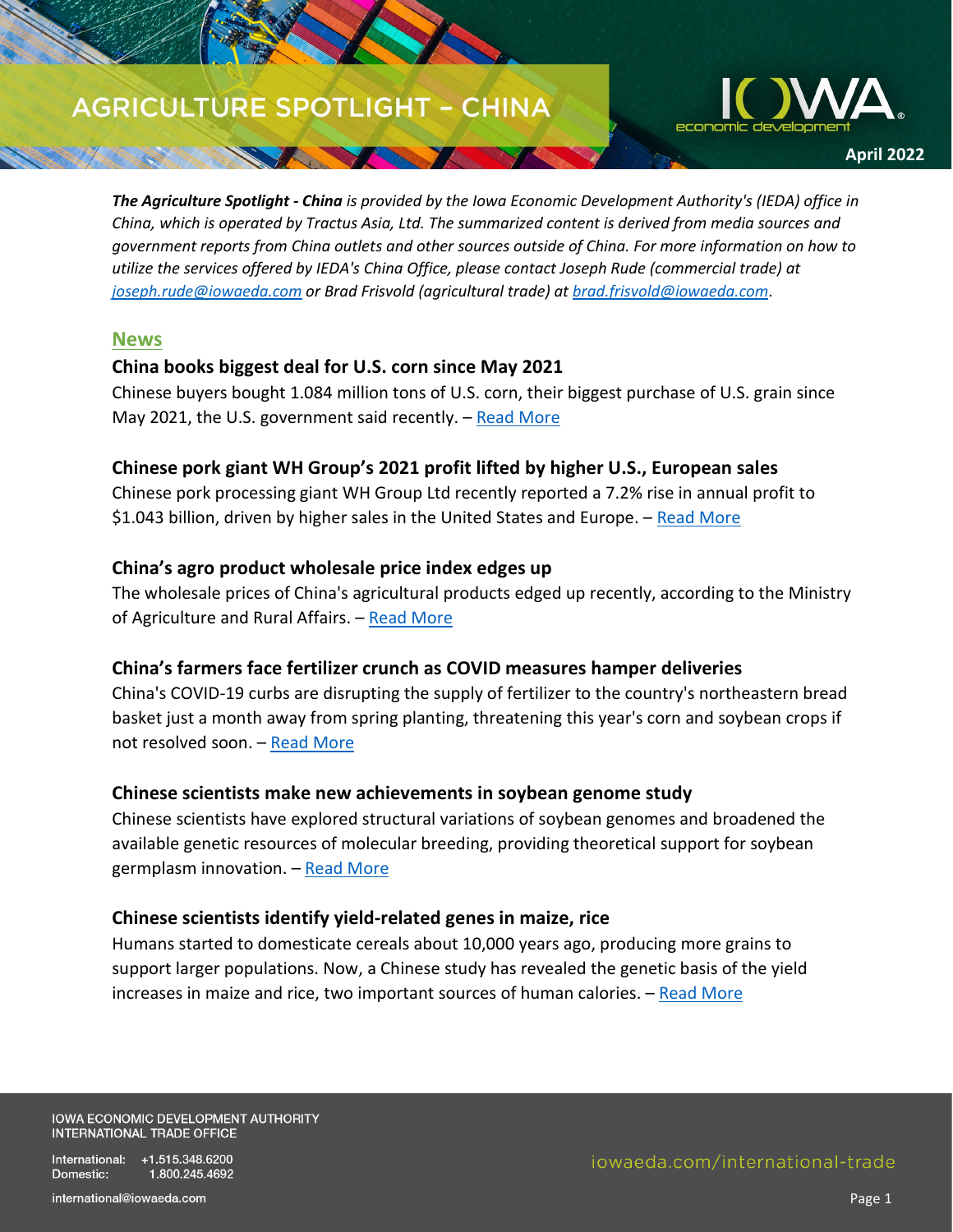# **AGRICULTURE SPOTLIGHT - CHINA**

Separation of the season



#### **Agricultural sector key to carbon goals**

Villages can potentially save a great deal of energy and significantly reduce carbon dioxide emissions as environmentally friendly agriculture develops amid rural vitalization efforts, which were given further impetus by discussions at this year's two sessions. – [Read More](https://www.chinadaily.com.cn/a/202203/28/WS62410cb3a310fd2b29e539a6.html)

#### **Chinese cities gather pace in facilitating rural e-commerce**

In order to better leverage e-commerce to sell high-quality agricultural products to more consumers and make logistics services more efficient and cost-effective, various cities in China have carried out helpful explorations to enhance brand building and improve logistics system. -[Read More](http://english.www.gov.cn/news/topnews/202203/18/content_WS6233e06fc6d02e5335327ef4.html)

### **Laws, Regulations and Policies**

#### **Work division laid out for implementing 2022 Government Work Report**

The State Council proposed division of work on key tasks in the 2022 Government Work Report to achieve this year's economic and social development goals, according to a circular recently released. – [Read More](http://english.www.gov.cn/policies/latestreleases/202203/25/content_WS623d86a7c6d02e5335328453.html)

#### **China issues guideline on establishing unified domestic market**

China has released a guideline on accelerating the establishment of a unified domestic market that is highly efficient, rules-based, fair for competition and open. [– Read More](http://english.www.gov.cn/policies/latestreleases/202204/11/content_WS625360f2c6d02e533532900f.html)

#### **China steps up financial support to rural revitalization**

China will rev up financial support to advancing rural revitalization to help bolster macroeconomic stability, said a recent central bank guideline. - Read More

#### **Vice-premier underlines stable corn, rice production**

Vice-Premier Hu Chunhua on April 1 called for solid efforts to boost corn and rice production to stabilize the output and supply of the crops.  $-$  [Read More](http://english.www.gov.cn/statecouncil/huchunhua/202204/02/content_WS62478261c6d02e5335328a31.html)

**IOWA ECONOMIC DEVELOPMENT AUTHORITY INTERNATIONAL TRADE OFFICE** 

International: +1.515.348.6200 Domestic: 1.800.245.4692